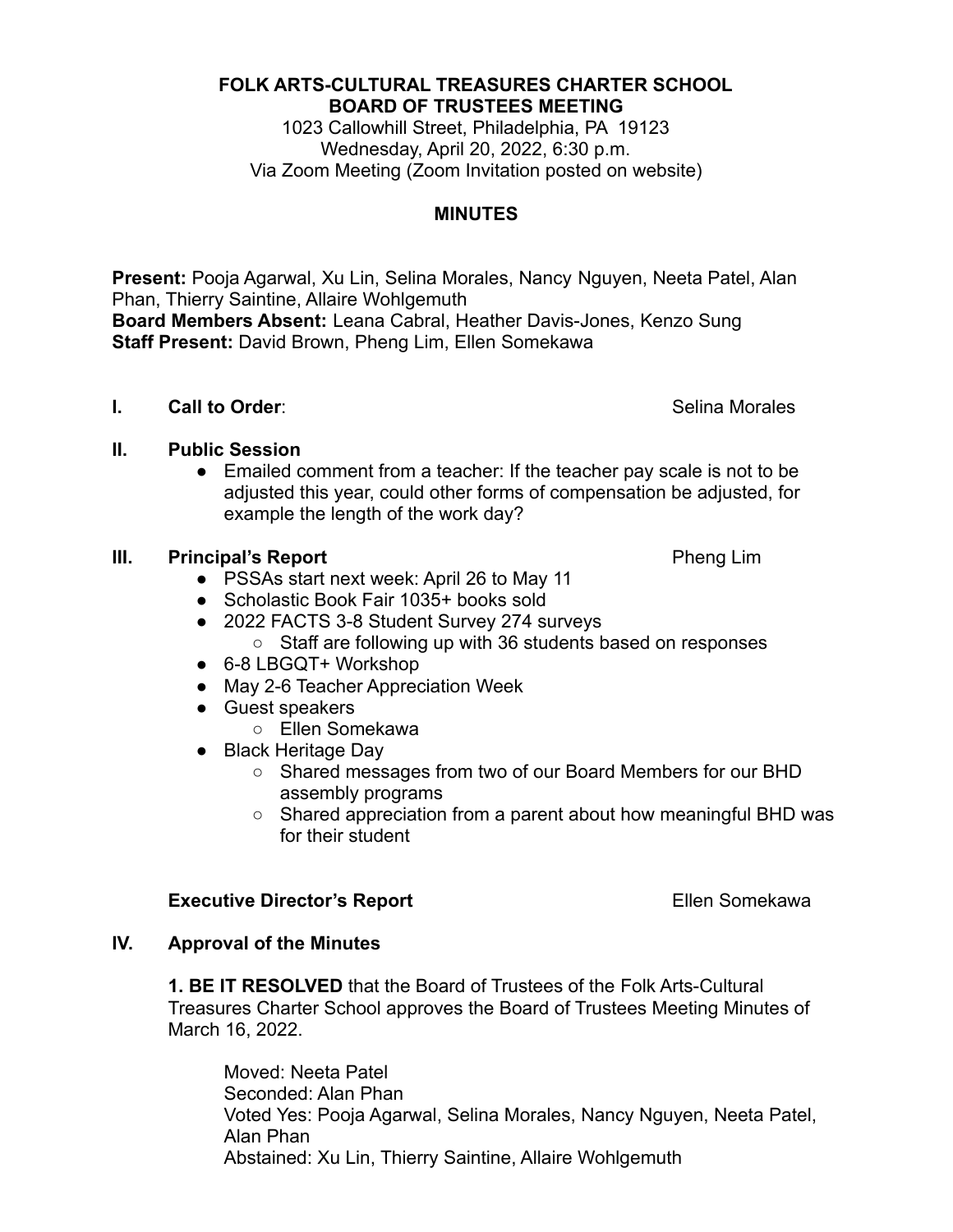## **V. Finance Committee Report**

Treasurer's Report **Neeta Patel** 

We will look at approving our budget in our May meeting. There are a number of estimates for expenses that are still outstanding. We are in the process of negotiating down our health care premium. We will be filling in as many of these unknowns as we can. Our cash position is still strong. We moved \$600,000 from our operating accounts to our reserve accounts. No significant changes. Costs of consumables are rising due to inflation. ESSER III grant has been approved and funds should start flowing soon.

Finance Director Report **David Brown** 

Discussion:

- A 23% increase in health care premiums sounds exorbitant, but what is the normal size of the increase?
	- Usually the increase is 5-10%
	- How confident are we that we can reduce the size of the premium increase?
		- There is usually a back and forth negotiation that results in bringing down the initial quote.
		- If we can't negotiate down enough, then we start looking at the insurance package (what we can offer and the employees' contributions)
- Concerned that the reduction in enrollment has resulted in \$500,000 less income.
	- This year, we are using ESSER funds to cover that loss.
	- Budget for next year will not show this reduced enrollment size.
	- We didn't bring up enrollment this year due to our COVID mitigation efforts to maintain distancing.

**2. BE IT RESOLVED** that the Board of Trustees of the Folk Arts-Cultural Treasures Charter School approves the March 31, 2022 Financial Statements.

Moved: Thierry Saintine Seconded: Xu Lin Voted Yes: Pooja Agarwal, Xu Lin, Selina Morales, Nancy Nguyen, Neeta Patel, Alan Phan, Thierry Saintine, Allaire Wohlgemuth

## **VI. Approval of the FACTS Health and Safety Plan**

Due to the movement of Philadelphia County into the All Clear COVID Response Zone, changes to the Health and Safety Plan are in order.

**3. BE IT RESOLVED** that the Board of Trustees of the Folk Arts-Cultural Treasures Charter School has reviewed and approves the revised Health and Safety Plan (dated April 20, 2022).

Moved: Allaire Wohlgemuth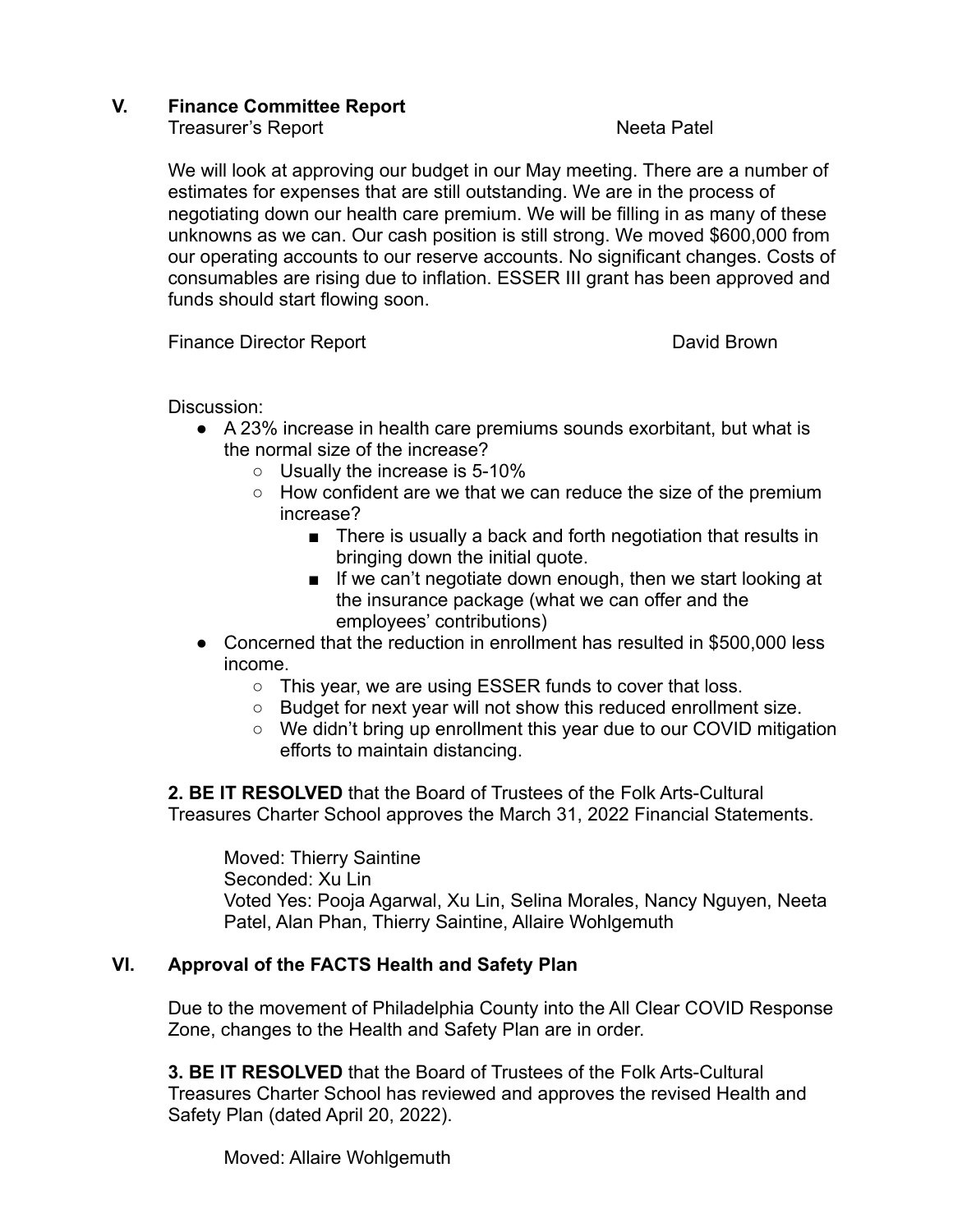Seconded: Pooja Agarwal Voted Yes: Pooja Agarwal, Xu Lin, Selina Morales, Nancy Nguyen, Neeta Patel, Alan Phan, Thierry Saintine, Allaire Wohlgemuth

## **VII. Revision of the Records Retention Policy**

**4. BE IT RESOLVED** that the Board of Trustees of the Folk Arts-Cultural Treasures Charter School approves the revision of the Records Retention Policy.

Moved: Thierry Saintine Seconded: Alan Phan Voted Yes: Pooja Agarwal, Xu Lin, Selina Morales, Nancy Nguyen, Neeta Patel, Alan Phan, Thierry Saintine, Allaire Wohlgemuth

## **VIII. Executive Session**

● Considering the purchase or lease of real property.

## **IX. Return to Public Session**

#### **X. Committee Reports**

● Development Committee Alan Phan

Development Committee met. Discussed the capacity of the Admin Team. Continue working on the 5K and the spring appeal. Starting to work on seeking grants for the new building. Reviewing details for the 5K; updating sponsorship materials. Submitted the request for FDR Park; waiting for a confirmation. Working on cultivating and maintaining donor relationships and starting a newsletter.

The end of the fiscal year is June 30. If you haven't made your donation yet, please do.

● Nominations Committee Selina/Heather

Nominations Committee continues to take recommendations of prospective Board members. Want to bring one or two new board members on this summer. Board chair will be having one on one check in meetings with members.

## **XI. Other Action Items**

**5. BE IT RESOLVED** that the Board of Trustees of the Folk Arts-Cultural Treasures Charter School authorizes the Executive Director to sign a Memorandum of Understanding with the Philadelphia Chinatown Development Corporation related to the development of 800 Vine Street.

Moved: Thierry Saintine Seconded: Alan Phan Voted Yes: Pooja Agarwal, Xu Lin, Selina Morales, Nancy Nguyen, Neeta Patel, Alan Phan, Thierry Saintine, Allaire Wohlgemuth